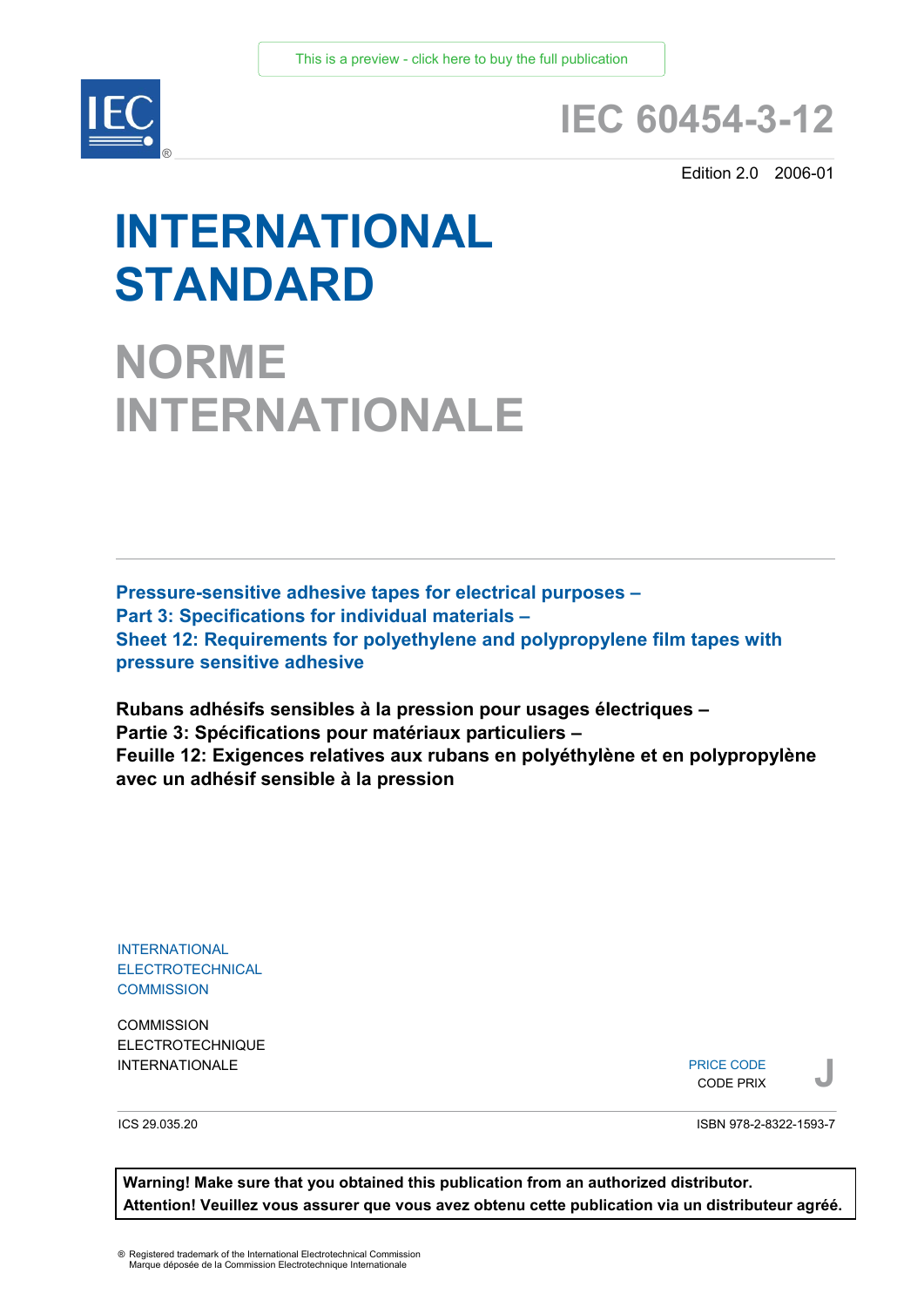[This is a preview - click here to buy the full publication](https://webstore.iec.ch/publication/2170&preview=1)

– 2 – IEC 60454-3-12:2006 © IEC 2006

# INTERNATIONAL ELECTROTECHNICAL COMMISSION  $\overline{\phantom{a}}$

# **PRESSURE-SENSITIVE ADHESIVE TAPES FOR ELECTRICAL PURPOSES –**

# **Part 3: Specifications for individual materials – Sheet 12: Requirements for polyethylene and polypropylene film tapes with pressure sensitive adhesive**

#### FOREWORD

- 1) The International Electrotechnical Commission (IEC) is a worldwide organization for standardization comprising all national electrotechnical committees (IEC National Committees). The object of IEC is to promote international co-operation on all questions concerning standardization in the electrical and electronic fields. To this end and in addition to other activities, IEC publishes International Standards, Technical Specifications, Technical Reports, Publicly Available Specifications (PAS) and Guides (hereafter referred to as "IEC Publication(s)"). Their preparation is entrusted to technical committees; any IEC National Committee interested in the subject dealt with may participate in this preparatory work. International, governmental and nongovernmental organizations liaising with the IEC also participate in this preparation. IEC collaborates closely with the International Organization for Standardization (ISO) in accordance with conditions determined by agreement between the two organizations.
- 2) The formal decisions or agreements of IEC on technical matters express, as nearly as possible, an international consensus of opinion on the relevant subjects since each technical committee has representation from all interested IEC National Committees.
- 3) IEC Publications have the form of recommendations for international use and are accepted by IEC National Committees in that sense. While all reasonable efforts are made to ensure that the technical content of IEC Publications is accurate, IEC cannot be held responsible for the way in which they are used or for any misinterpretation by any end user.
- 4) In order to promote international uniformity, IEC National Committees undertake to apply IEC Publications transparently to the maximum extent possible in their national and regional publications. Any divergence between any IEC Publication and the corresponding national or regional publication shall be clearly indicated in the latter.
- 5) IEC provides no marking procedure to indicate its approval and cannot be rendered responsible for any equipment declared to be in conformity with an IEC Publication.
- 6) All users should ensure that they have the latest edition of this publication.
- 7) No liability shall attach to IEC or its directors, employees, servants or agents including individual experts and members of its technical committees and IEC National Committees for any personal injury, property damage or other damage of any nature whatsoever, whether direct or indirect, or for costs (including legal fees) and expenses arising out of the publication, use of, or reliance upon, this IEC Publication or any other IEC Publications.
- 8) Attention is drawn to the Normative references cited in this publication. Use of the referenced publications is indispensable for the correct application of this publication.
- 9) Attention is drawn to the possibility that some of the elements of this IEC Publication may be the subject of patent rights. IEC shall not be held responsible for identifying any or all such patent rights.

International Standard IEC 60454-3-12 has been prepared by IEC technical committee 15: Insulating materials.

This bilingual version (2014-05) corresponds to the English version, published in 2006-01.

This second edition of IEC 60454-3-12 replaces the first edition, published in 1998, as well as IEC 60454-3-18, published in 2003. It constitutes a technical revision. This edition replaces the previous second edition and includes its consolidation with the texts of IEC 60464-3-18 (2003).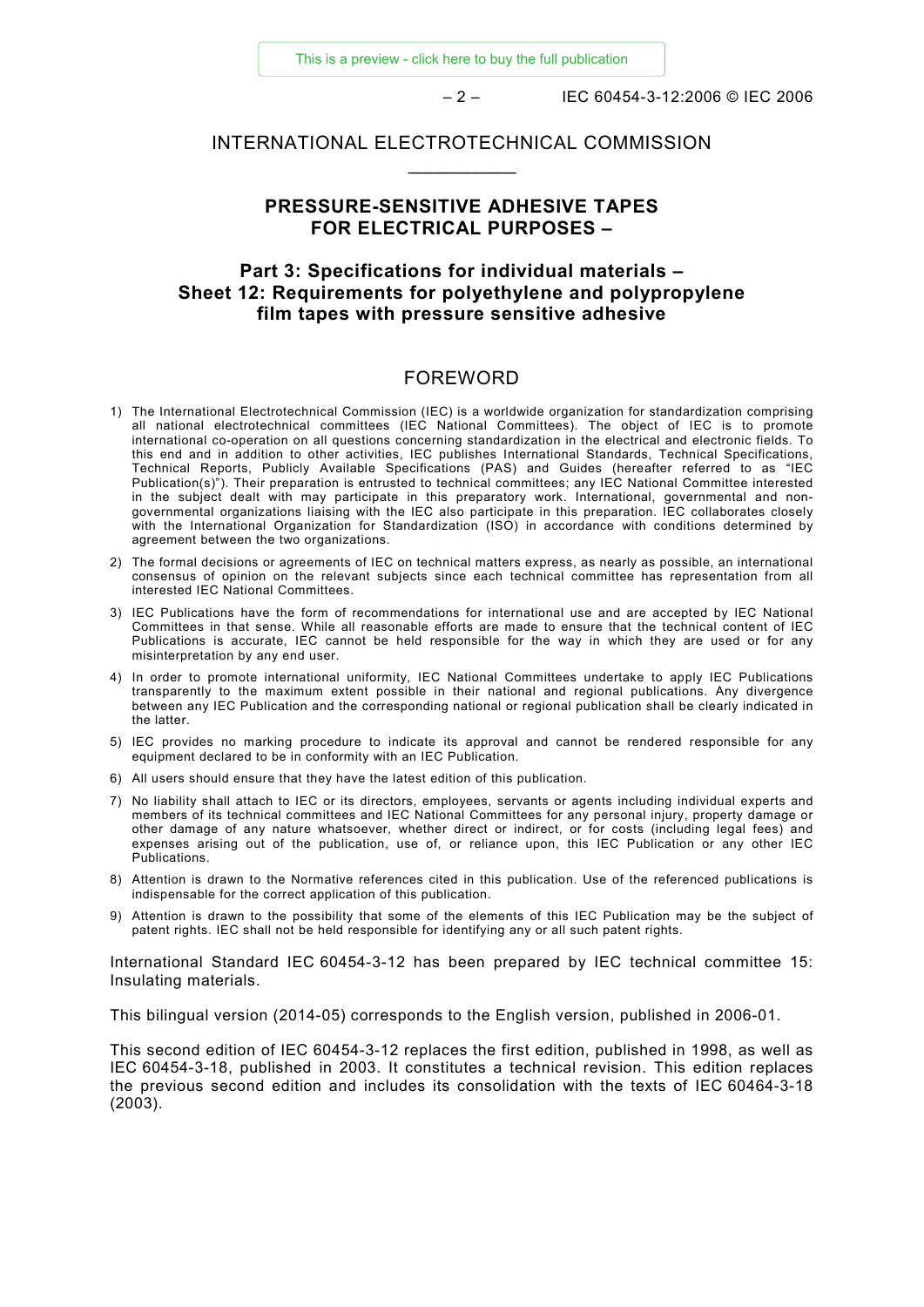IEC 60454-3-12:2006 © IEC 2006 – 3 –

The text of this standard is based on the following documents:

| <b>FDIS</b> | Report on voting |
|-------------|------------------|
| 15/261/FDIS | 15/288/RVD       |

Full information on the voting for the approval of this standard can be found in the report on voting indicated in the above table.

The French version of this standard has not been voted upon.

This publication has been drafted in accordance with the ISO/IEC Directives, Part 2.

The committee has decided that the contents of this publication will remain unchanged until the maintenance result date indicated on the IEC web site under "http://webstore.iec.ch" in the data related to the specific publication. At this date, the publication will be

- reconfirmed;
- withdrawn;
- replaced by a revised edition, or
- amended.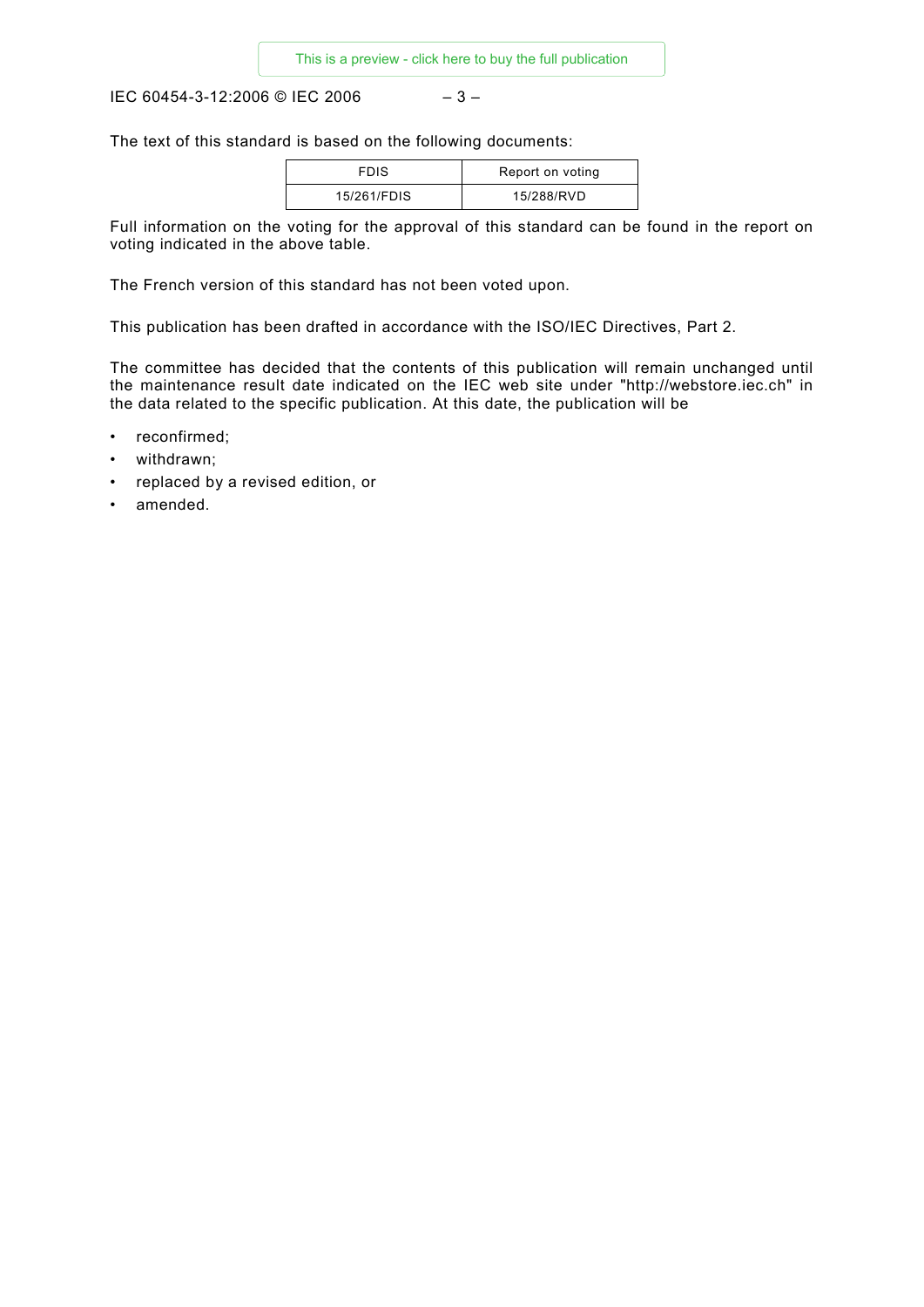– 4 – IEC 60454-3-12:2006 © IEC 2006

# INTRODUCTION

This International Standard is one of a series, which deals with pressure-sensitive adhesive tapes, intended primarily for electrical purposes.

The series consists of three parts:

Part 1: General requirements (IEC 60454-1)

Part 2: Methods of test (IEC 60454-2)

Part 3: Specifications for individual materials (IEC 60454-3)

This standard contains one of the sheets comprising part 3 as follows:

Sheet 12:

Polyethylene and polypropylene film tapes pressure sensitive adhesives.

#### SAFETY WARNING

It is the responsibility of the user of the methods contained or referred to in this standard to ensure that they are used in a safe manner.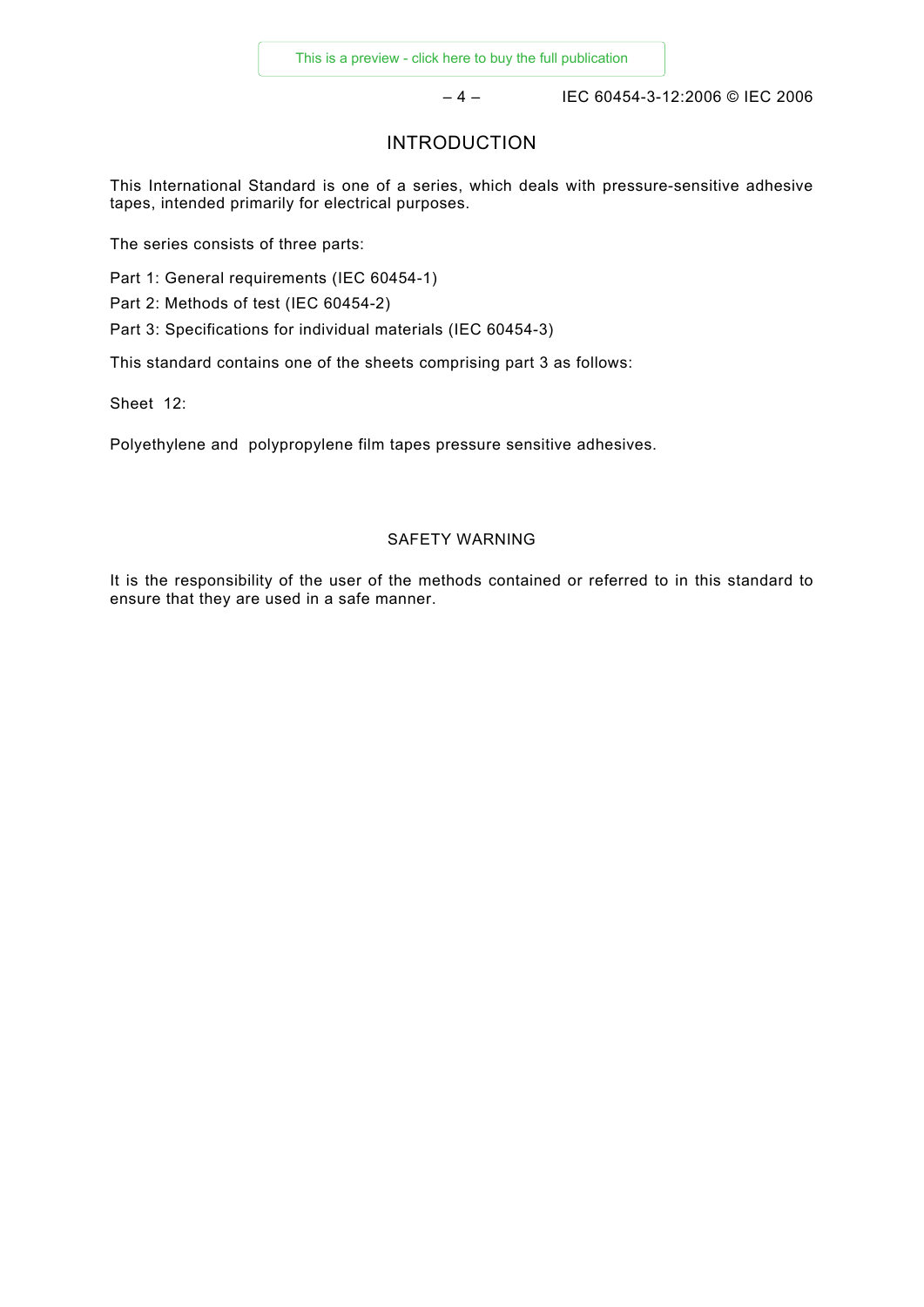IEC 60454-3-12:2006 © IEC 2006  $-5-$ 

# **PRESSURE-SENSITIVE ADHESIVE TAPES FOR ELECTRICAL PURPOSES –**

# **Part 3: Specifications for individual materials – Sheet 12: Requirements for polyethylene and polypropylene film tapes with pressure sensitive adhesive**

#### **1 Scope**

This sheet of IEC 60454-3 contains requirements for polyethylene and polypropylene film tapes with pressure sensitive adhesives

Materials which conform to this specification meet established levels of performance. However, the selection of a material by a user for a specific application should be based on the actual requirements necessary for adequate performance in that application, and not based on this specification alone.

#### **2 Normative references**

The following referenced documents are indispensable for the application of this document. For dated references, only the edition cited applies. For undated references, the latest edition of the referenced document (including any amendments) applies.

IEC 60426:1973, *Test methods for determining electrolytic corrosion with insulating materials*

IEC 60454-1:1992, *Specifications for pressure-sensitive adhesive tapes for electrical purposes – Part 1: General requirements*

IEC 60454-2:1994, *Specifications for pressure-sensitive adhesive tapes for electrical purposes – Part 2: Methods of test*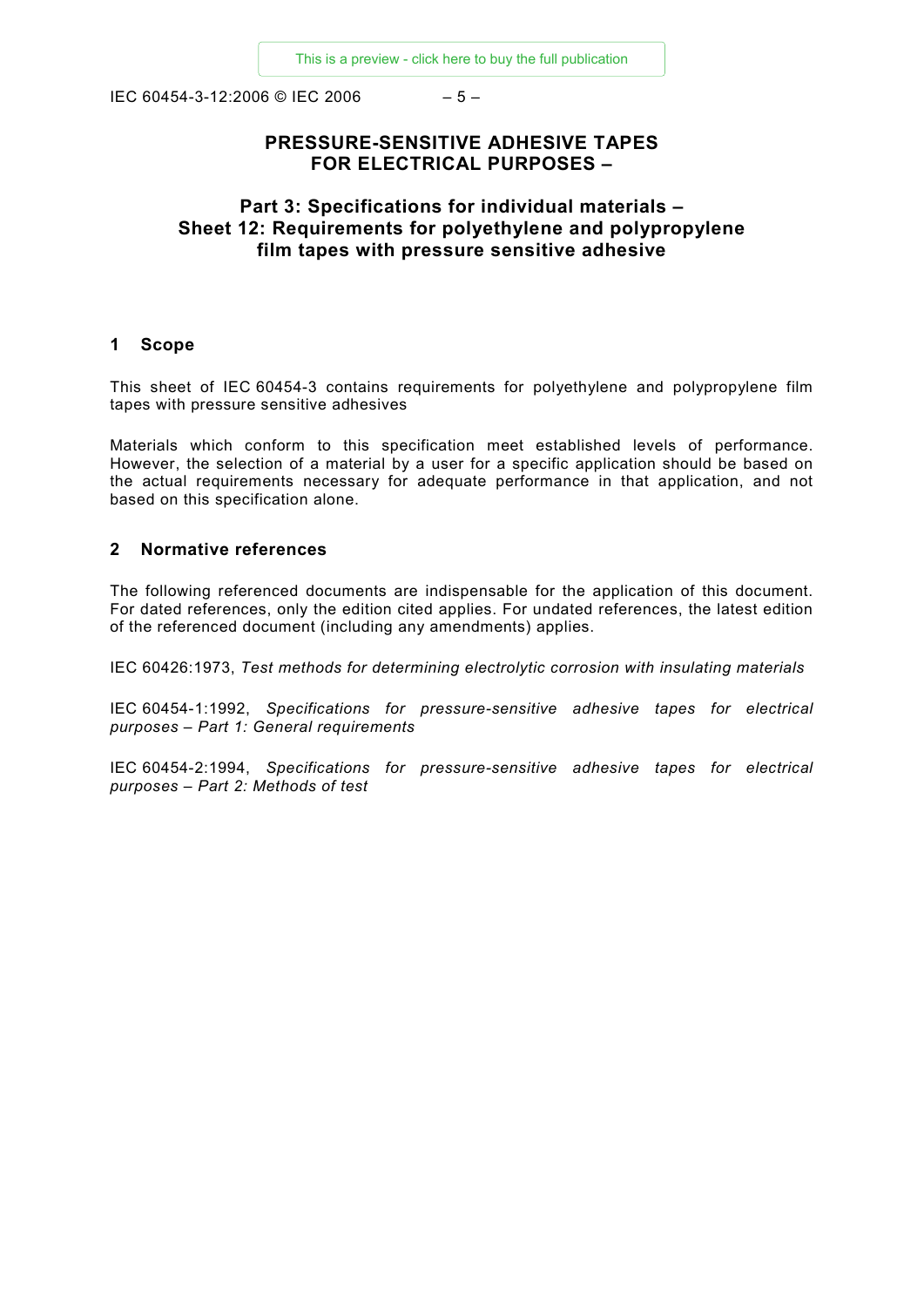[This is a preview - click here to buy the full publication](https://webstore.iec.ch/publication/2170&preview=1)

– 10 – IEC 60454-3-12:2006 © IEC 2006

# COMMISSION ÉLECTROTECHNIQUE INTERNATIONALE **\_\_\_\_\_\_\_\_\_\_\_**

# **RUBANS ADHESIFS SENSIBLES A LA PRESSION POUR USAGES ÉLECTRIQUES –**

# **Partie 3: Spécifications pour matériaux particuliers – Feuille 12: Exigences relatives aux rubans en polyéthylène et en polypropylène avec un adhésif sensible à la pression**

#### AVANT-PROPOS

- 1) La Commission Électrotechnique Internationale (CEI) est une organisation mondiale de normalisation composée de l'ensemble des comités électrotechniques nationaux (Comités nationaux de la CEI). La CEI a pour objet de favoriser la coopération internationale pour toutes les questions de normalisation dans les domaines de l'électricité et de l'électronique. A cet effet, la CEI – entre autres activités – publie des Normes internationales, des Spécifications techniques, des Rapports techniques, des Spécifications accessibles au public (PAS) et des Guides (ci-après dénommés "Publication(s) de la CEI"). Leur élaboration est confiée à des comités d'études, aux travaux desquels tout Comité national intéressé par le sujet traité peut participer. Les organisations internationales, gouvernementales et non gouvernementales, en liaison avec la CEI, participent également aux travaux. La CEI collabore étroitement avec l'Organisation Internationale de Normalisation (ISO), selon des conditions fixées par accord entre les deux organisations.
- 2) Les décisions ou accords officiels de la CEI concernant les questions techniques représentent, dans la mesure du possible, un accord international sur les sujets étudiés, étant donné que les Comités nationaux de la CEI intéressés sont représentés dans chaque comité d'études.
- 3) Les Publications de la CEI se présentent sous la forme de recommandations internationales et sont agréées comme telles par les Comités nationaux de la CEI. Tous les efforts raisonnables sont entrepris afin que la CEI s'assure de l'exactitude du contenu technique de ses publications; la CEI ne peut pas être tenue responsable de l'éventuelle mauvaise utilisation ou interprétation qui en est faite par un quelconque utilisateur final.
- 4) Dans le but d'encourager l'uniformité internationale, les Comités nationaux de la CEI s'engagent, dans toute la mesure possible, à appliquer de façon transparente les Publications de la CEI dans leurs publications nationales et régionales. Toutes divergences entre toutes Publications de la CEI et toutes publications nationales ou régionales correspondantes doivent être indiquées en termes clairs dans ces dernières.
- 5) La CEI n'a prévu aucune procédure de marquage valant indication d'approbation et n'engage pas sa responsabilité pour les équipements déclarés conformes à une de ses Publications.
- 6) Tous les utilisateurs doivent s'assurer qu'ils sont en possession de la dernière édition de cette publication.
- 7) Aucune responsabilité ne doit être imputée à la CEI, à ses administrateurs, employés, auxiliaires ou mandataires, y compris ses experts particuliers et les membres de ses comités d'études et des Comités nationaux de la CEI, pour tout préjudice causé en cas de dommages corporels et matériels, ou de tout autre dommage de quelque nature que ce soit, directe ou indirecte, ou pour supporter les coûts (y compris les frais de justice) et les dépenses découlant de la publication ou de l'utilisation de cette Publication de la CEI ou de toute autre Publication de la CEI, ou au crédit qui lui est accordé.
- 8) L'attention est attirée sur les références normatives citées dans cette publication. L'utilisation de publications référencées est obligatoire pour une application correcte de la présente publication.
- 9) L'attention est attirée sur le fait que certains des éléments de la présente Publication de la CEI peuvent faire l'objet de droits de propriété intellectuelle ou de droits analogues. La CEI ne saurait être tenue pour responsable de ne pas avoir identifié de tels droits de propriété et de ne pas avoir signalé leur existence.

La Norme internationale CEI 60454-3-12 a été établie par le comité d'études 15 de la CEI: Matériaux isolants.

Cette deuxième édition de la CEI 60454-3-12 remplace la première édition publiée en 1998 ainsi que la CEI 60454-3-18 publiée en 2003. Elle constitue une révision technique. La présente édition remplace la précédente deuxième édition et son contenu est consolidé avec le texte de la CEI 604564-3-18 (2003).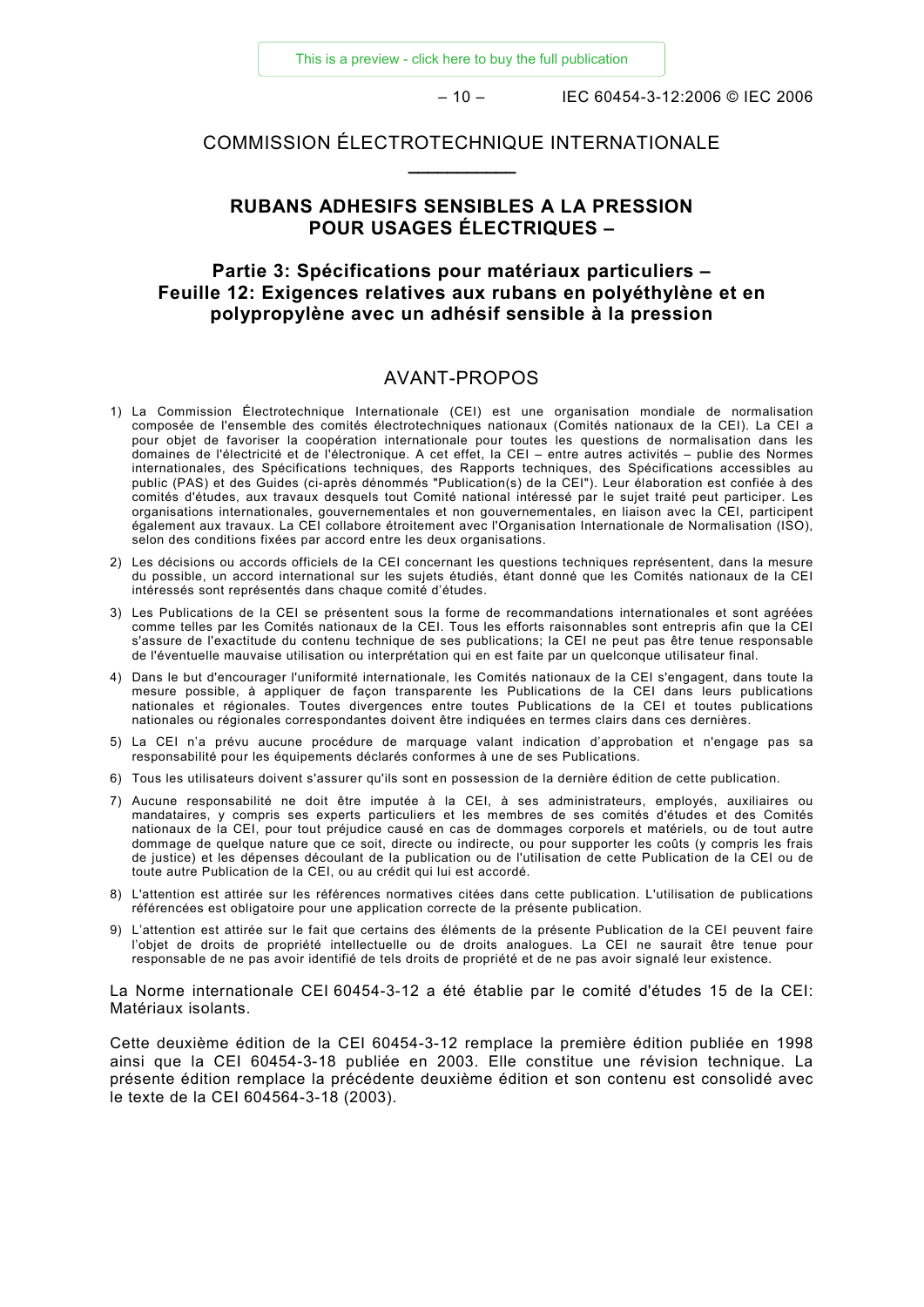IEC 60454-3-12:2006 © IEC 2006 – 11 –

La présente version bilingue (2014-05) correspond à la version anglaise monolingue publiée en 2006-01.

Le texte anglais de cette norme est issu des documents 15/261/FDIS et 15/288/RVD.

Le rapport de vote 15/261/RVD donne toute information sur le vote ayant abouti à l'approbation de cette norme.

La version française de cette norme n'a pas été soumise au vote.

Cette publication a été rédigée selon les Directives ISO/CEI, Partie 2.

Le comité a décidé que le contenu de cette publication ne sera pas modifié avant la date de maintenance indiquée sur le site web de la CEI sous "http://webstore.iec.ch" dans les données relatives à la publication recherchée. A cette date, la publication sera

- reconduite;
- supprimée;
- remplacée par une édition révisée, ou
- amendée.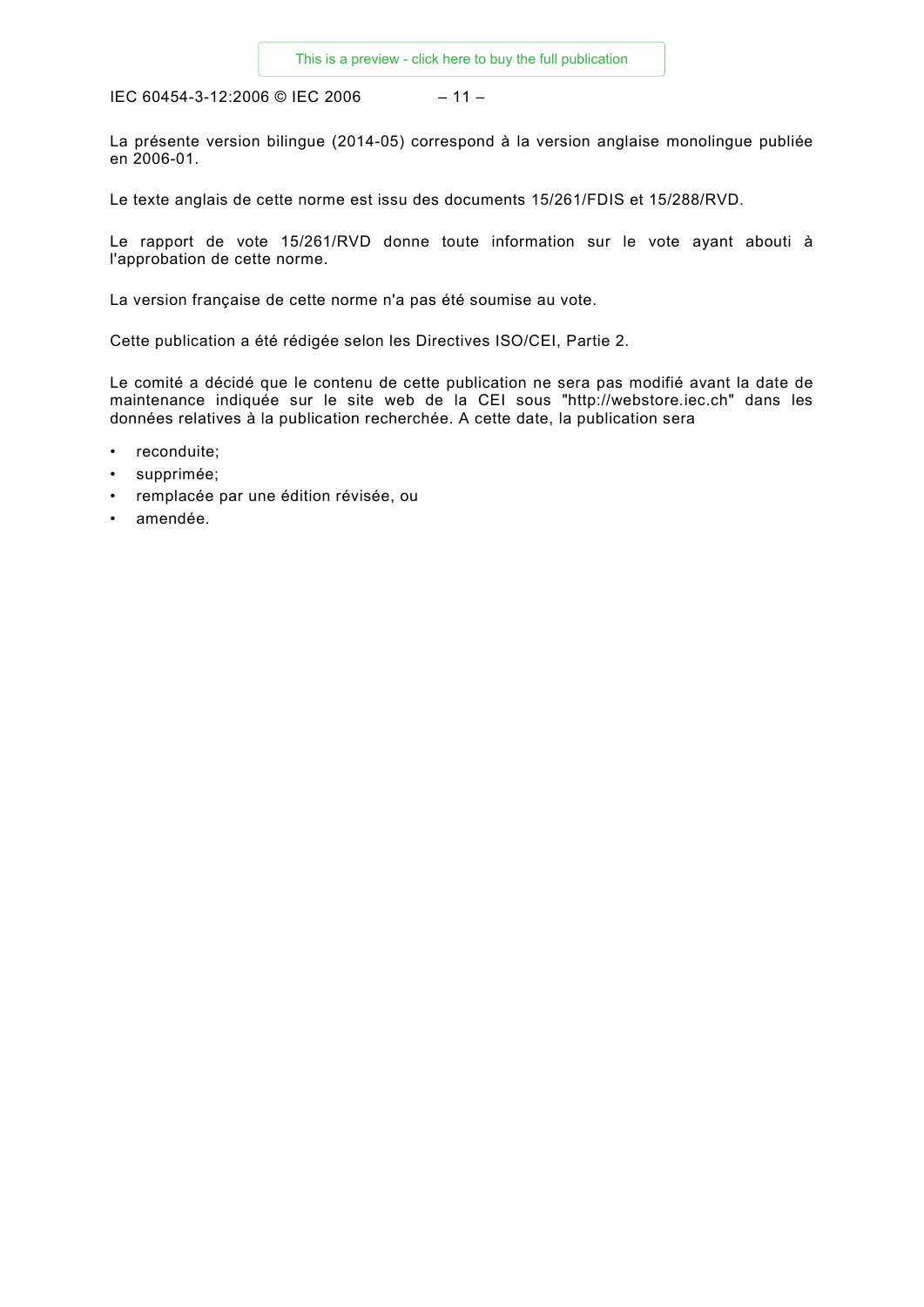– 12 – IEC 60454-3-12:2006 © IEC 2006

# INTRODUCTION

La présente Norme internationale fait partie d'une série traitant des rubans adhésifs sensibles à la pression, destinés principalement à des usages électriques.

Cette série est constituée de trois parties:

Partie 1: Exigences générales (CEI 60454-1)

Partie 2: Méthodes d'essai (CEI 60454-2)

Partie 3: Spécifications pour matériaux particuliers (CEI 60454-3)

La présente norme comprend une des feuilles qui composent la partie 3 à savoir:

Feuille 12:

Rubans en polyéthylène et polypropylène avec adhésifs sensibles à la pression

#### AVERTISSEMENT DE SÉCURITÉ

Il incombe à l'utilisateur des méthodes contenues ou citées en référence dans la présente norme de s'assurer qu'elles sont utilisées d'une manière sure.